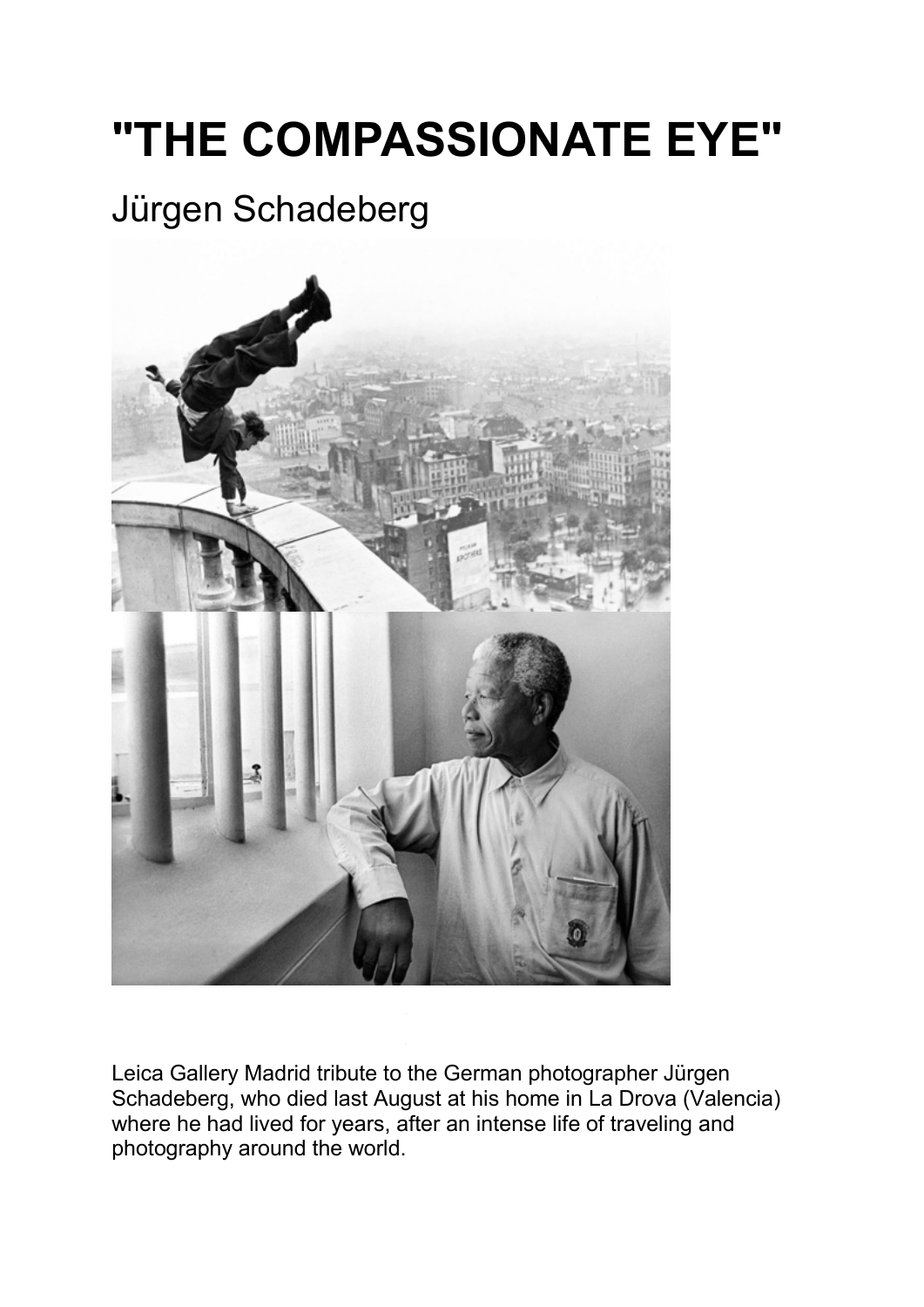**Jürgen is especially known for his work in apartheid South Africa, with images such as the iconic Nelson Mandela in his cell, taken in 1994 while visiting Robben Island, where he was imprisoned for 18 of the 27 years and can be seen in the exhibition.**

**In the words of his widow and curator of the exhibition, Claudia Schadeberg:**

**This diverse personal selection of Jurgen's images spans 6 decades, from 1948 to 2007, in Europe and South Africa and was chosen because they reflect to me Jürgen's empathetic, humanistic, compassionate and humorous outlook on his subjects.They seem to capture the essence and humanity of the characters and create magical moments of the mundane. Jurgen said "a photograph is a pause button in life - it captures a moment in life that is gone forever and that is impossible to reproduce."**

**These images reflect the way thatJurgen skillfully documented the contrasts of race, culture, and class, and always managed to shed light on the humanity of his subjects, whether they were the oppressed or the privileged. Jurgen had a driving passion for focusing his lens on social justice and human rights in part as a result of his tumultuous childhood growing up in war-torn Berlin where society promoted oppression and racism, a period he described as " a slow descent into hell. "**

**Moving to apartheid South Africa, Jurgen immediately set about using his camera to document the injustices of a society that denied people their basic freedoms. He was one of the few photographers who documented the social, cultural, and political history of the black world and also trained the next generation of black photographers, as there were none at the time. Sometimes called the father ofAfrican photography, Jurgen spent 6 decades documenting pre and post apartheid South Africa.**

**This theme of social justice continued in Europe where projects include the six non-swinging British societies, the poverty in Glasgow, the contrasting class structure of the UK, the neo-Nazis in Germany and the demise of traditional Spanish life. In the latter part of his career he focused on the positives and harmony of rural communities, having suffered the exhaustion of a life that documented conflict, inequality, poverty gaps and racial tension. Throughout his seven-decade career, Jurgen, with rigorous early training in photography and decades in the darkroom, honed his photography skills by creating a delicate balance between light, framing, space, time, and composition in his sample.**

**When I met Jurgen in the 70s I immediately fell in love with these photos ... and the photographer. We have lived and worked**